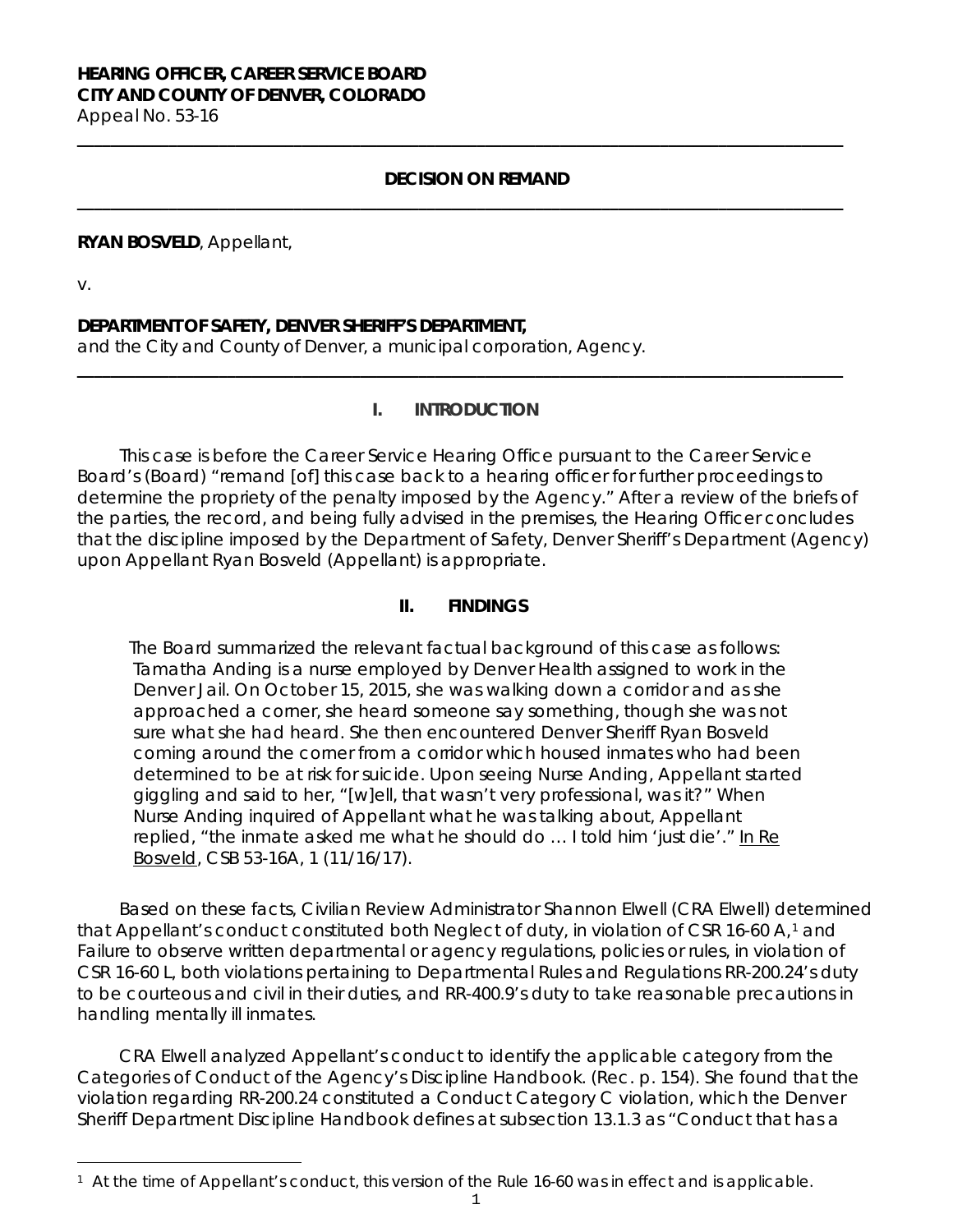pronounced negative impact on the operations or professional image of the Department; or on relationships with other deputy sheriffs, employees, agencies or the public." (*Id.*).

In determining that Appellant's conduct constituted a Category C violation, CRA Elwell took into consideration that Appellant's "just die" comment was extremely inappropriate and risky and that it had a pronounced negative impact on the operations of the Agency and its image with the nursing staff at the Denver Jail. (*Id.* at 83-84).

 CRA Elwell found the violation regarding RR-400.9 constituted a Conduct Category D violation, which the Denver Sheriff Department Discipline Handbook defines at subsection 13.1.4 as "Conduct that is substantially contrary to the guiding principles of the Department or that substantially interferes with its mission, operations or professional image, or that involves a demonstrable serious risk to deputy sheriff, employee or public safety." (*Id.* at 154).

In determining that Appellant's conduct constituted a Category D violation, CRA Elwell also took into consideration that: (1) there is an enhanced risk when dealing with a vulnerable, suicidal inmate, (*Id.* at 466:23), (2) the inmate was housed in the suicidal watch cell floor, of which Appellant had knowledge, (*Id.* at 83), (3) Appellant's "just die" comment to the inmate is encouraging the inmate to commit suicide, (*Id.* at 82), and (4) Appellant's "just die" comment created potential legal or financial liability to the Agency and City and County of Denver (*Id.* at 84).

CRA Elwell considered the totality of the circumstances to determine the appropriate discipline. (*Id.* at 465:22-466:4). As part thereof, she considered Appellant's record as a mitigating factor. She also considered the aggravating factors of the: (1) negative impact on the Agency and its relationship with the nursing staff at the Denver Jail, (2) creation of a legal and financial risk to the Agency and the City and County of Denver, and (3) endangerment of the inmate. (*Id.* at 84-85). Based thereon, CRA Elwell concluded that these factors did not justify a departure from the presumptive penalties for Appellant's violations. (*Id.* at 89).

On August 11, 2016, the Agency imposed the presumptive penalties of two days each for Appellant's violation of CSR 16-60 A and L pertaining to RR-200.24, and ten days each for his violation CSR 16-60 A and L pertaining to RR-400.9. The Agency imposed the penalties concurrently because they arose out of the same incident. (*Id*.). The categories of conduct as well as the discipline levels that the Agency implemented for Appellant's discipline comport with the disciplinary matrix of the Agency's Discipline Handbook.

### **III. ANALYSIS**

### **A. Jurisdiction and Review**

Jurisdiction is proper under CSR 19-10 A.1.b.,  $\frac{2}{3}$  $\frac{2}{3}$  $\frac{2}{3}$  as the direct appeal of a suspension. The Hearing Officer is required to conduct a *de novo* review, meaning to consider all the evidence as though no previous action had been taken. Turner v. Rossmiller, 532 P.2d 751 (Colo.App. 1975).

### **B. Burden and Standard of Proof**

The Agency retains the burden of persuasion, throughout the case, to prove that its discipline of suspending Appellant for ten days complied with CSR 16-20. The standard by which the Agency must prove its claims is by a preponderance of the evidence.

<span id="page-1-0"></span><sup>÷,</sup> <sup>2</sup> Since Appellant's conduct, this Rule has been modified but this subsection remains identical.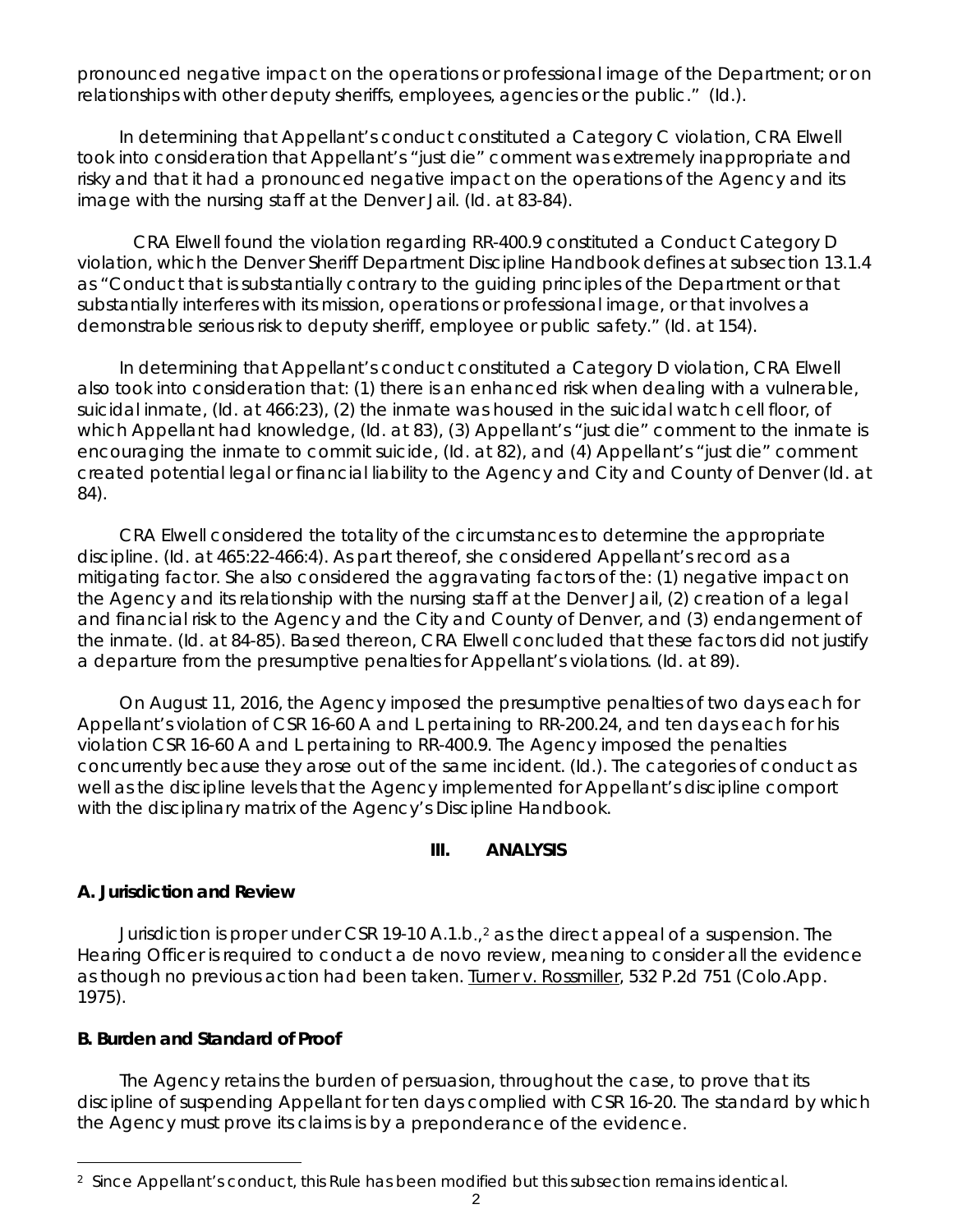# **C. Appellant's Defenses**

Appellant abdicated his advocacy regarding the propriety of his discipline. Other than stating in the Conclusion of his brief that, "should this Hearing Officer find that there was a violation of policy then such violation does not amount to a ten (10) day suspension," Appellant does not address this issue. Instead, Appellant argues two points -- that he did not commit any violation, and that he cannot be disciplined because he was disciplined previously.

The Hearing Officer generally disregards Appellant's first argument since it appears to be an effort to appeal the Board's decision to the Hearing Officer. No applicable legal authority permits this action.

Next, the Hearing Officer rejects Appellant's argument that he is being subjected through this discipline to what constitutes a "double jeopardy" as it lacks a factual basis. Appellant alleges that his first discipline occurred when Major Kelly Bruning addressed Appellant's conduct[3](#page-2-0) as an informal investigation. (Rec. p. 364). Major Bruning declined to discipline Appellant for his conduct because he concluded that the allegations were "Not Sustained." (*Id.* at 279). Appellant argues that he cannot be disciplined subsequently for the same conduct. However, even Appellant concedes that he was not previously disciplined, stating at page 9 of his Brief, "Where there was an opportunity for punishment, based on the facts presented and reviewed, Major Bruning ultimately elected not to impose a penalty."

What Appellant describes is that Major Bruning formulated an opinion favorable to him regarding his conduct. Having done so, Major Bruning then thwarted the disciplinary process. As CRA Elwell testified, the Internal Affairs Bureau (IAB) erred by investigating Appellant's conduct via an informal investigation. (*Id.* at 469:6-9, 474: 2-25). Regardless, Major Bruning was required to submit Appellant's case, even if designated informal, with his findings to the IAB, which would then submit it to the Office of Independent Monitor for approval and closure of it, if appropriate, before returning it to the facility for the major to close it. (*Id.* at 468:20-469:5, Rec. P. 507:13- 508:9). CRA Elwell also testified that Major Bruning was not authorized to individually purport to conclude that the allegations in Appellant's case were not sustained. (*Id*.). So, Major Bruning's effort to declare Appellant's conduct as "Not Sustained" was unauthorized and ineffective.

Actually, the decision of whether or not to issue discipline rests with the Appointing Authority, herein the Executive Director of Safety, and the opinions of the employees lower in the chain of command have no legal effect on the Director's decision. In re St. Germain, CSB 24-14A, 7 (9/3/15). Since Major Bruning had not distributed his opinion up the chain of command for approval, he had not previously effectuated any disciplinary action on Appellant. Thus, Appellant's August 11, 2016 suspension cannot constitute a second discipline for the same misconduct. Therefore, it is unnecessary to even analyze the Agency's disciplinary suspension of Appellant to determine whether a "double jeopardy" prohibition is legally applicable to it.

Accordingly, the Hearing Officer proceeds to determine the propriety of the Agency's discipline of Appellant herein.

<span id="page-2-0"></span><sup>÷,</sup> 3 Two other incidents were referred to Major Bruning simultaneously, but they are not at issue herein.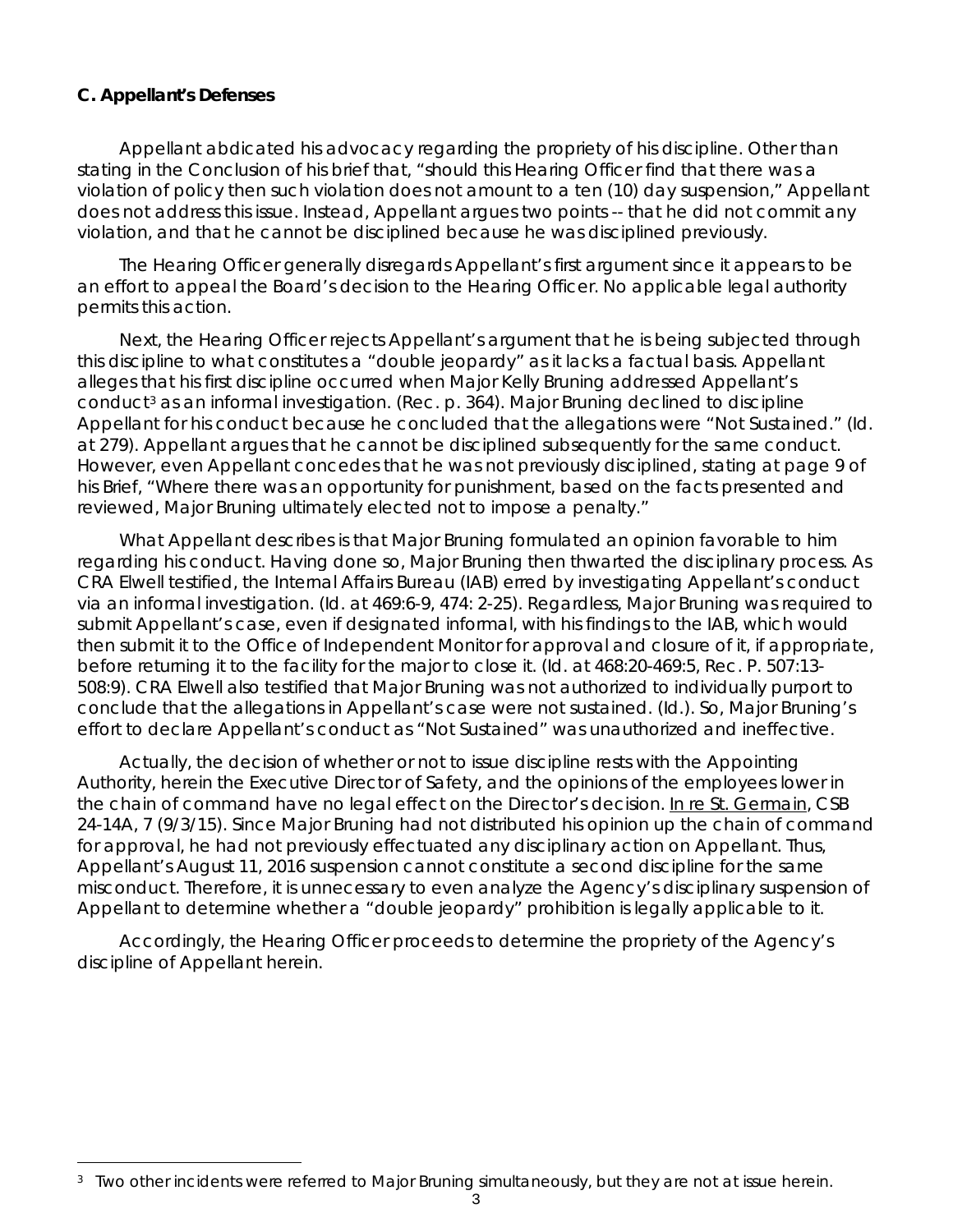# **D. Degree of Discipline**

# CSR Section 16-20 Purpose of disciplin[e4](#page-3-0) states*:*

The purpose of discipline is to correct inappropriate behavior or performance, if possible. The type and severity of discipline depends on the gravity of the offense. The degree of discipline shall be reasonably related to the seriousness of the offense and take into consideration the employee's past record. The appointing authority shall impose the type and amount of discipline he or she believes is needed to correct the situation and achieve the desired behavior or performance.

The Hearing Officer notes that the test for discipline is not whether the discipline is the next step under progressive discipline, but rather whether the degree of discipline is reasonably related to the seriousness of the offense. [In re Vigil,](https://www.denvergov.org/content/dam/denvergov/Portals/hearings_office/documents/Hearings/Vigil_Marlene_110-05_Decision.pdf) CSA 110-05, 8 (3/3/06), *citing* [In re](https://www.denvergov.org/content/dam/denvergov/Portals/hearings_office/documents/Hearings/Champion_Marvin_F_71-02_Findings_of_Fact_Conclusions_of_Law_and_Order.pdf)  [Champion,](https://www.denvergov.org/content/dam/denvergov/Portals/hearings_office/documents/Hearings/Champion_Marvin_F_71-02_Findings_of_Fact_Conclusions_of_Law_and_Order.pdf) CSB 71-02,18 (7/31/02). The Hearing Officer is not to "disturb the Agency's determination of the severity of the discipline unless it is clearly excessive or based substantially on considerations that are not supported by a preponderance of evidence." In re Weeks, CSB 26-09, 2 (12/23/09).

# **1. Seriousness of the proven offense**

Appellant's offense is indeed serious. As described above in the factual summary of the Board, Appellant made his offensive comment to a vulnerable inmate, knowing of the inmate's vulnerability. Even had Appellant made the comment in jest, it was inappropriate, especially to an individual at risk for a suicide. His comment not only constituted a complete disregard of his responsibility to safeguard the inmates, but it violated his duty. By encouraging the inmate to commit suicide, Appellant endangered the safety of the inmate. (Rec. p. 161 at 19.9.2). He also impeded the operations of the Agency. (*Id.* at 162). Further, Appellant exposed both the Agency and City and County of Denver to potential legal or financial liability. (*Id.* at 161).

# **2. Prior Record**

At the time of this discipline, Appellant had: (1) been a Deputy with the Agency for nine years, (2) positive evaluations, and (3) no prior discipline. The Agency's decision maker properly applied these facts as mitigating circumstances, as is required by the Matrix. (*Id.* at 160 – 64).

# **3. Likelihood of Reform**

The Hearing Officer finds that Appellant probably will reform and not repeat this conduct. The Hearing Officer is equivocal herein because Appellant has not admitted to his conduct. Instead, Appellant claimed as a defense his inability to recall his conduct and that it does not fit his character. (*Id.* at 521). Although his defense is unconvincing, Appellant implicitly acknowledges through it that his conduct was inappropriate and violative of the Agency Rules. Appellant also testified that he would not make such comment to suicidal inmates because it would not be appropriate and that he is not supposed to making such comments. (*Id*. at 525:22- 526:2). The Hearing Officer also finds that the discipline imposed by the Agency on Appellant should be adequate to educate him to not repeat this or similar conduct, and is thus consistent with the purpose of discipline and the concept of progressive discipline, both enshrined in the Career Service Rules. *See* CSR 16-20 & 16-50.

<span id="page-3-0"></span><sup>÷,</sup> 4 Since Appellant's conduct, Rule 16-20 has also been modified but the relevant substance remains identical.